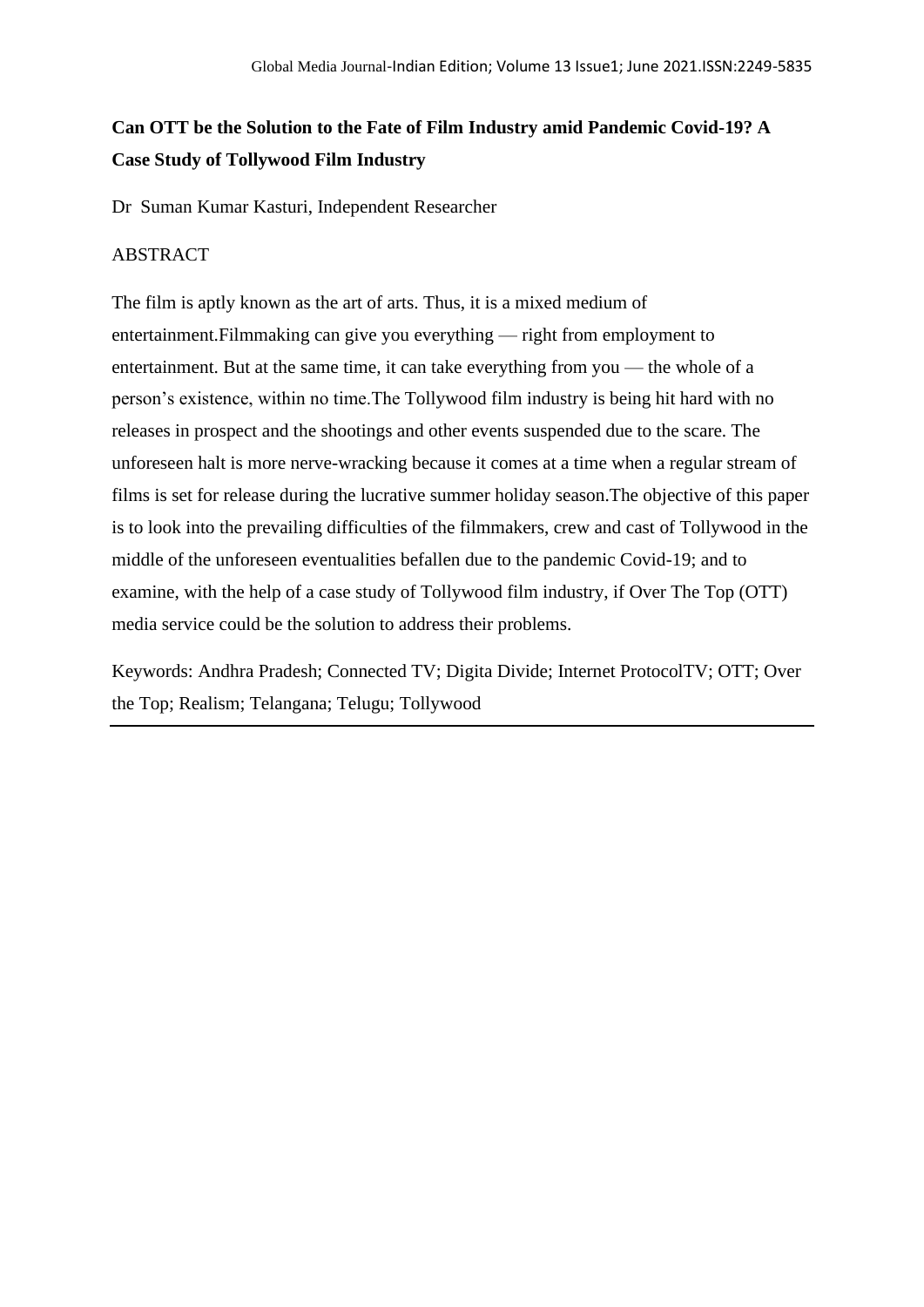## INTRODUCTION

A film is a timed sequence of photographs, projected to convey the illusion of motion often added with sound and/or music. In other words, a film is a roll of such material that can be run through a projector to throw moving images, or images of movement, on a projector screen (Michael Wood, 2012: 6). Of course, the film is also a name for what is projected on the screen as well as the industry of making such images that necessarily include all its components. It is in this sense that we understand the word film in phrases like the filmmaker, film director, film star, film fan or film critic, etc.

A film, when not otherwise specified, is often considered as a feature film of a certain length, narrating a detailed story of role-play characters, the movie plot of a play or a novel that is offered for public consumption. It should be worth noting here that the film stars don't usually act in documentary films or home movies. It is quite obvious that fans love to perplex film actors with their functional roles.

The film is aptly known as the art of arts. Thus, it is a mixed medium of entertainment. Films directly affect two human senses simultaneously — seeing and hearing. This is why the film is an audio-visual medium i.e. film has both sound and sight. A film is conceived, produced and received in audio-visual terms. Films can have a greater effect to sway the receivers of the broadcast called viewers. They are potential enough to have greater effect or impact on viewers.

The audio-visual elements of a film cause the viewers a thrilling experience of realism, where realism can be described as an evaluative feeling based on perception, cognition and habituation (Anna Jerslev, 2002:67). In the specific case of film, the presence of sound becomes both a historical story and a story instilled with cultural, technological, personal and public identities. Sound in this dominion is articulation and entertainment; it is the background / or foreground to the other textual conditions that prevail in the film medium. Sound/music has a great impact when used aptly with the film sequence. For example, the background scores composed by the famous south Indian music director Illaiyaraaja are known for the enhancement of the articulation of a movie plot.

Let it be individual or mass involvement, sound in films is an exercise of exposing the temperament of our sensory and social involvement in forms of media communication and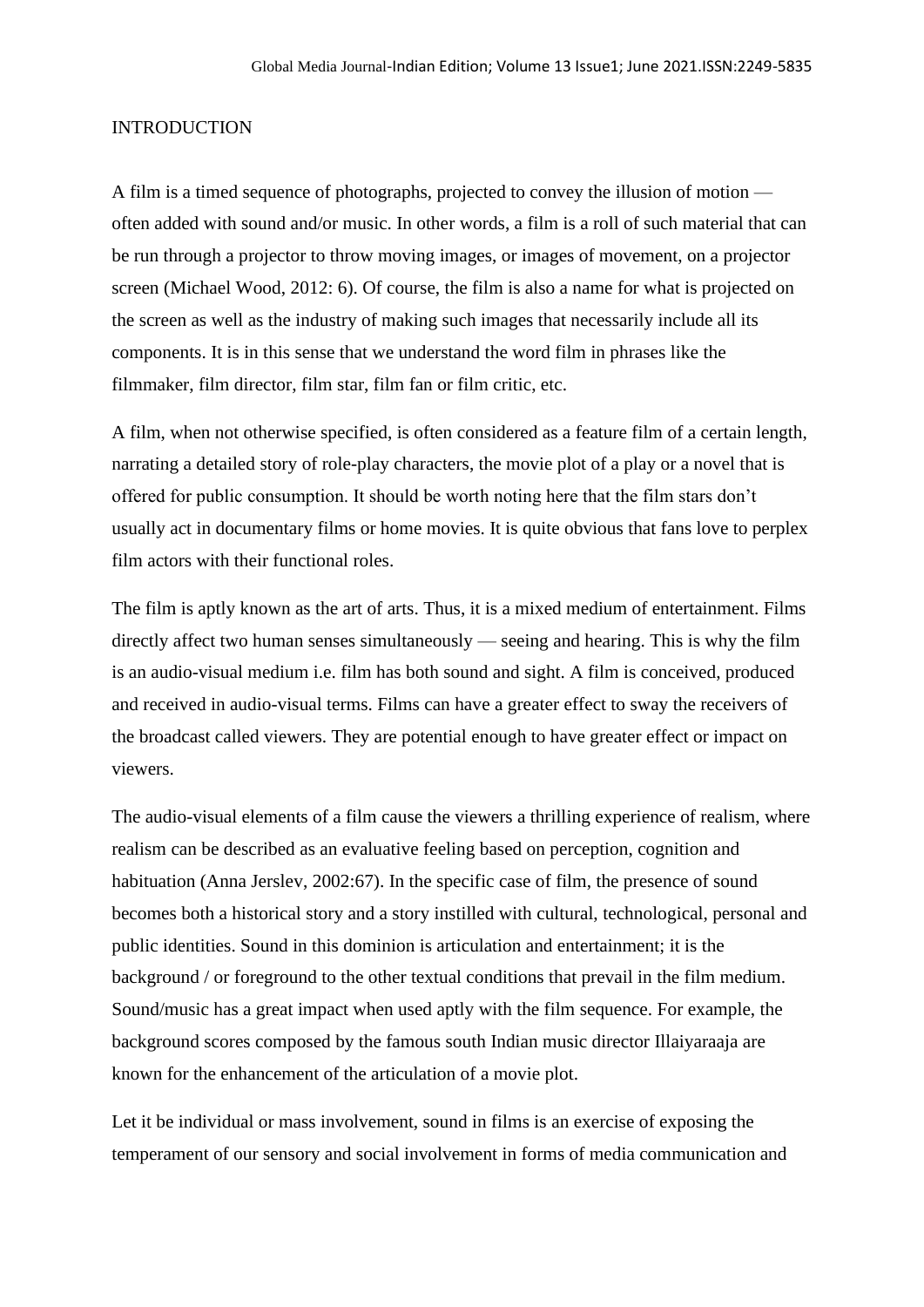entertainment. By this definition, we are forced to consider the relationship between sight and sound (i.e. between the visual image and sound and / or music), between one form of communicative presence and another.

 $Film - the audio-visual medium - is by far the most likely contemporary setting that wisely$ uses sound/music to gain articulation as well as entertainment. Film editor and sound designer Walter Murch in his foreword to Michel Chion's Audio-Vision: Sound on Screen, remarks:

The most successful sounds seen not only to alter what the audience sees but to go further and trigger a kind of Conceptual Resonance between image and sound: the sound makes us see the image differently, and the new images make us hear the sound differently, which in turn makes us see something else in the image, which makes us hear different things in the sound and so on. (Graeme Harper, 2009: 2)

In the Indian setting, films are very useful as it surpasses all other mass media due to prevailing high rate of illiteracy in the country; and various other socio-cultural issues, which are specific to the nation-state.

The captioned quote cited at the beginning of this article holds good in the contemporary scenario of Tollywood<sup>1</sup> amidst the ill-effects of the pandemic Covid-19. At an average, more than 200 films are made in the Telugu language in a year. This gives us a clear idea that many people work for the industry in various departments of filmmaking, and they depend entirely on film making. Yes, filmmaking can give you everything — right from employment to entertainment. But at the same time, it can take everything from you — the whole of a person's existence,within no time.

Indubitably, everyone has their own set of encounters and difficulties that preclude them from thriving and living their life to the fullest. This pandemic Covid-19has taught that everyone needs to be mindful and acquainted of each other's struggles whether at home or in the workplace.

The objective of this paper is to look into the prevailing difficulties of the filmmakers, crew and cast of Tollywoodin the middle of the unforeseen eventualities befallen due to the

 $1$  Telugu cinema is also known as Tollywood. This segment of Indian cinema is dedicated to the production of motion pictures in the Telugu language. Interestingly, the cinema of West Bengal is also known as Tollywood. Since this article is about the research work on Telugu Films, in our context Tollywood means Telugu cinema.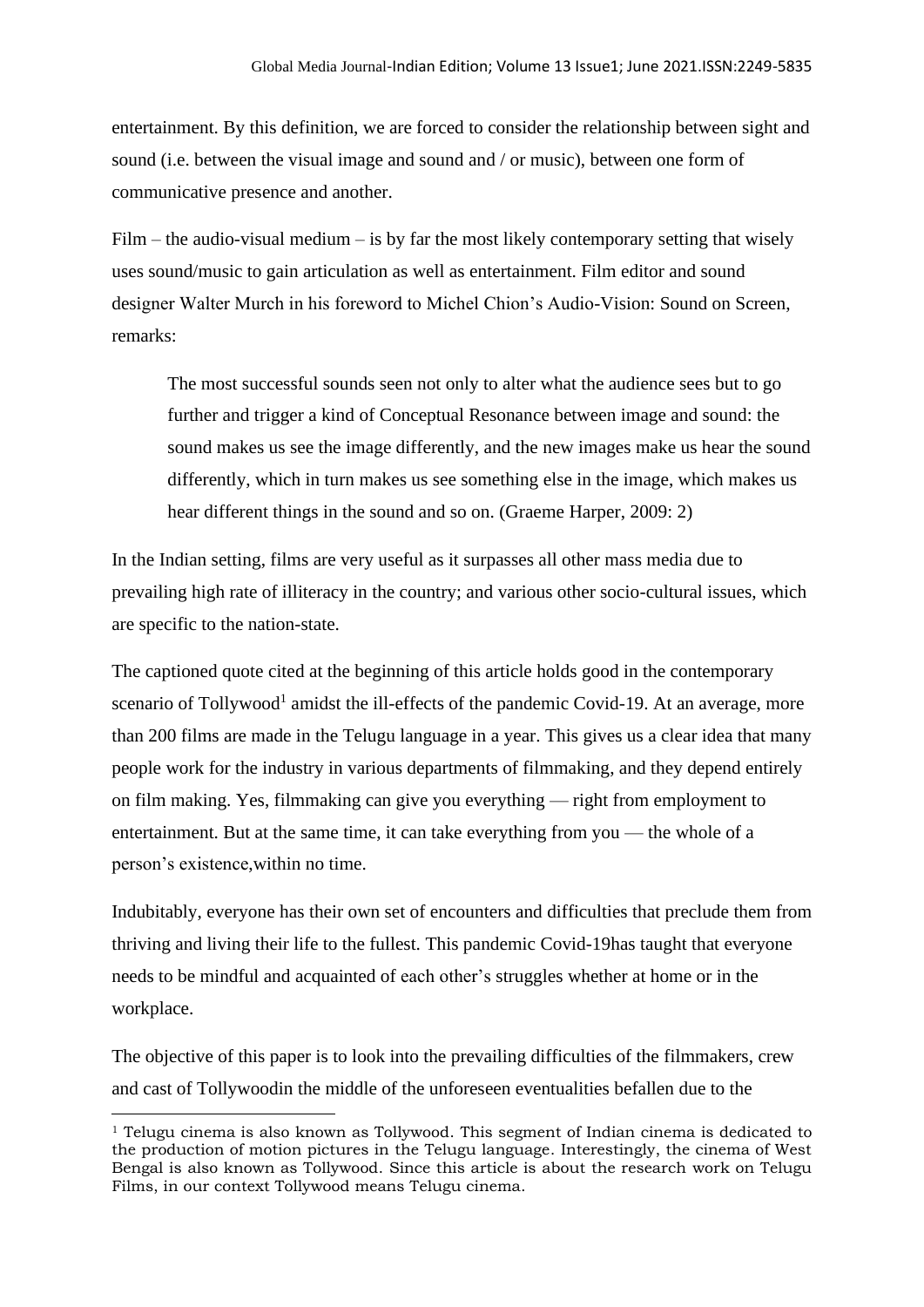pandemic Covid-19; and to examine,with the help of a case study of Tollywood film industry, if Over The Top (OTT) media service could be the solution to address their problems. Let's begin the discussion with working definitions of film.

## WORKING DEFINITIONS OF FILM

According to the Cambridge Dictionary of British English

 $\triangleright$  A film is — a series of moving pictures, usually shown in a cinema or on television and often telling a story: A report of a current happening or happenings in a newspaper, on television, radio, etc.

According to the Oxford English Dictionary

 $\triangleright$  A film is — a cinematographic representation of a story, drama, episode, event etc.; a cinema performance; pl. The cinema, the 'pictures', the movie. (Michael Wood, 2012:6)

Films do not exist in a vacuum. According to the Marxist theory of history, the material economic and social relations of a society are the true basis of a society, and that to a great degree — they determine the way a society thinks. This theory on a micro-level can be applied to films and we can thus say that a film is the socio-economic organisation of the film industry — its labour relations, its apparatuses, its resources — that largely determine the values.

Before we take up the case study, it is imperious to understand the significance of films to bring out social changeswith an aim to establish the fact films have an unfathomable impact on the masses. Besides, it is imperative also to discuss the overview of the OTT. In the ensuing session, let us discuss the relevance of films for social change.

# RELEVANCE OF FILMS FOR SOCIAL CHANGE

The film is the most powerful mass medium because it surpasses the most important limitation of illiteracy. Films speak the language of universality — because — cinema through its very nature demands a universal language for narrating the story whether it is real or fiction.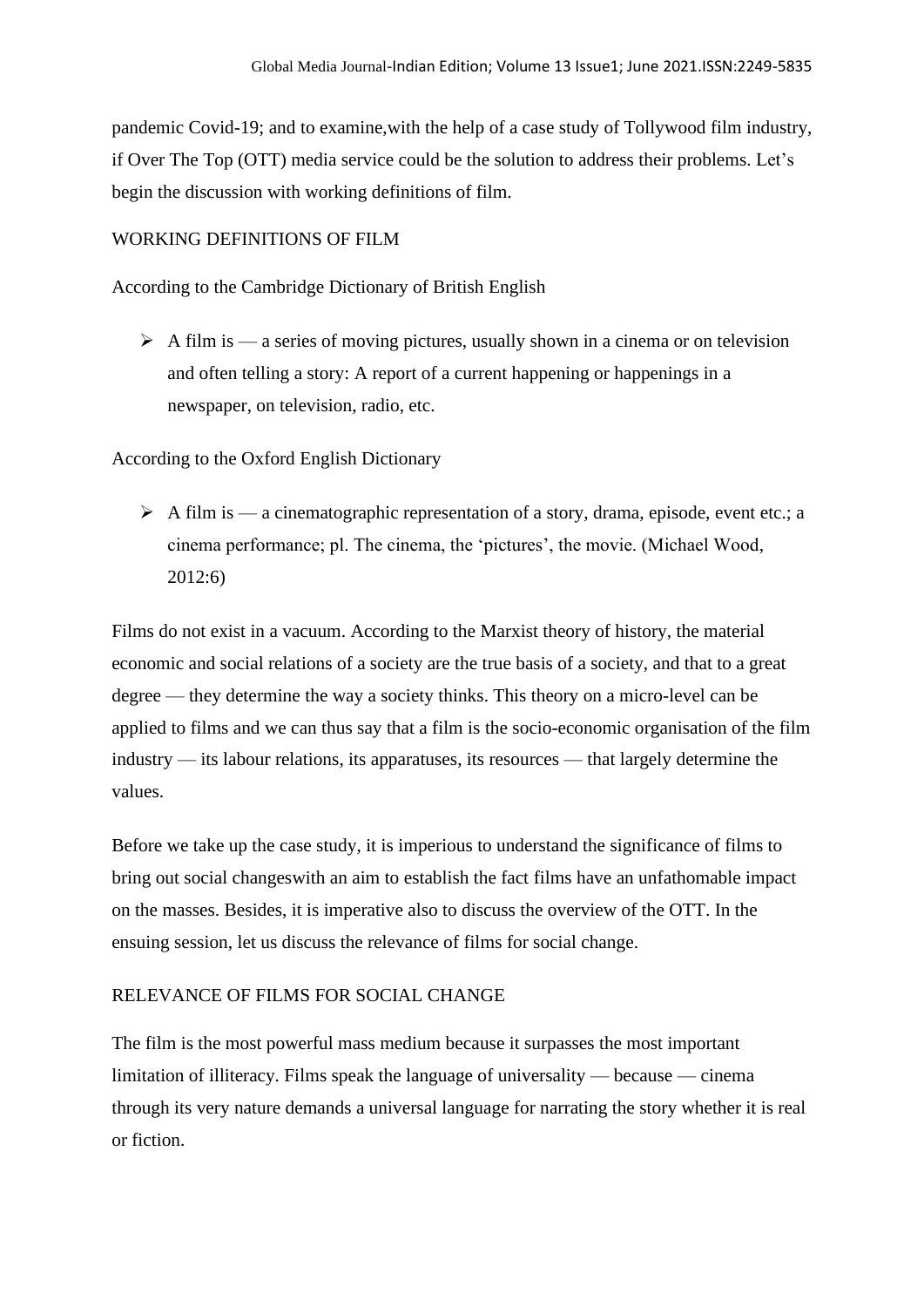By accessing and understanding what makes a universal issue, the audiences can better engage with the world around them. The viewers when sitting in a theatre concentrate fully on the silver screen and forget the external world; they achieve the strapping influential experience unmatched by other media. This unique feature of cinema is linked to society across many social issues.

There have been several distinguished sociological and anthropological studies of the film. There is no doubt that the film has provided a means of social change. Marcel Mauss built his famous paper Les techniques du corps around the way that different people learn to move and gesture (James Curran 2012, 18). The cinema was the central modern example of his captioned paper. In his viewpoint, the film has the international mobility and mimetic impact; his argument is based on his analysis about how people start to walk and talk as if they are the members of the cultures they had never experienced personally. Mauss's plan for a renewed discipline of sociology relied on the historical and comparative perspective that drew on cinema as a record of how societies thought above and represented themselves.

Cinema has been used all over the world to bring about positive social change as it is a much more powerful mass medium than television and newspaper. In India, the film industry has done a commendable job by promoting communal and ethnic harmony, highlighting the ways of corrupt politicians, and pointing out other social issues. The film is different from other art forms and is highly captivating. It communicates ideas and emotionally moves us. Films represent and at the same time signify by remixing the real, unreal; the present and past; reallife memory and dream, on the same shared mental level.

In the words of Andrew O'Hagan:

A theatre is not a blank page for editorial, it is not a soapbox or a Tannoy system: it is a conscience that wakes with what is happening in the space, and wakes further still in response to what people are making of

it(http://www.theguardian.com/stage/2012/oct/11/bad-press-play-gives-journalistsvoice).

The aforementioned statement is very relevant in the context of discussing films for social change. Indian cinema has seen a great transformation since its inception. Other than being a very important means of entertainment, cinema has played a significant role to bring about social changes. In Indian cinema, there has been a considerable space to social issues. Several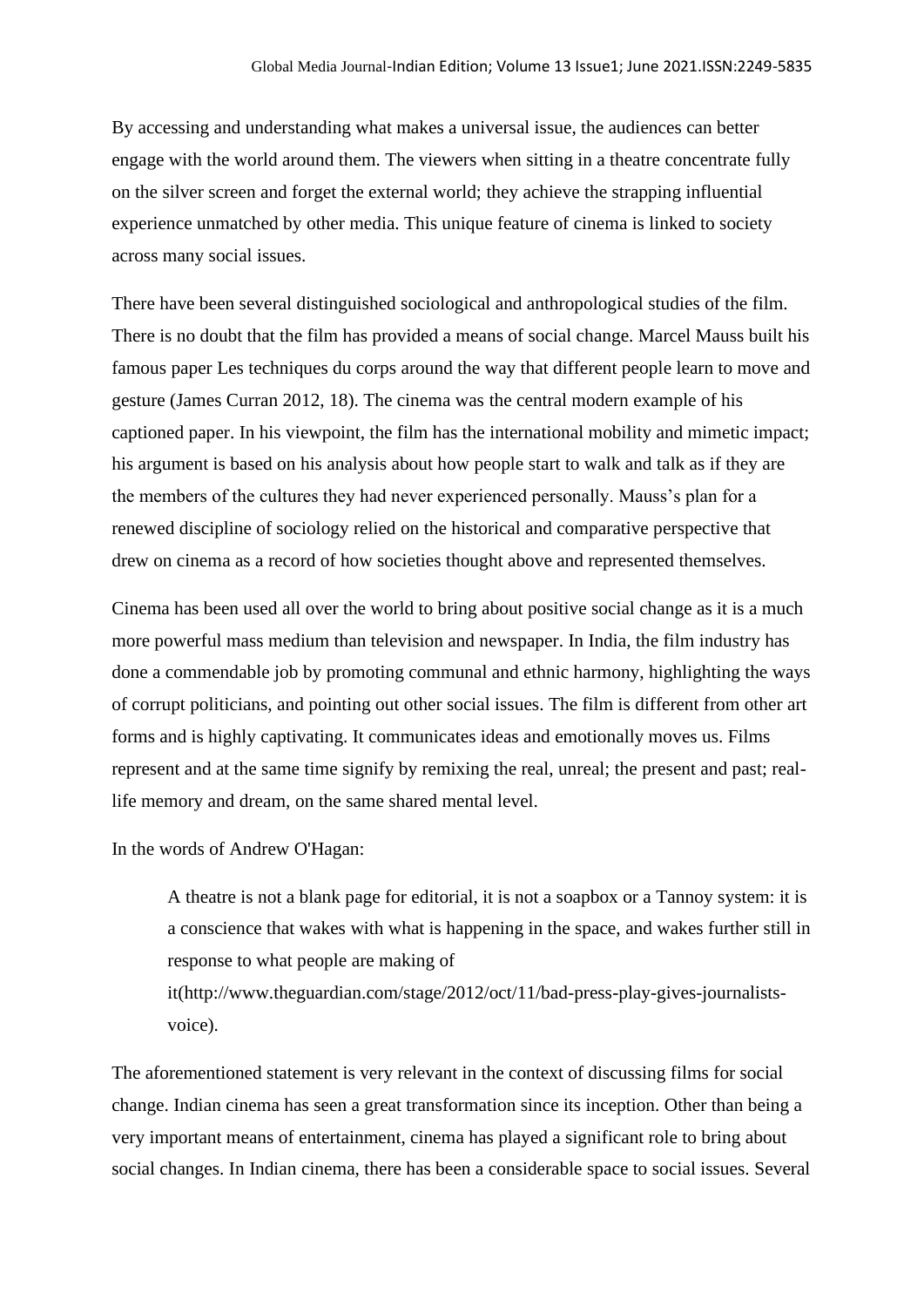films in 1930s such as Duniyake mane and Watan made a strong appeal against social injustices. DoBighaZameen directed by Bimal Roy dealt with common man and exploitation. It was the same film that bagged first film fare award for best film in 1953 (http://www.indianetzone.com/28/landmark\_films\_hindi\_cinema\_indian\_cinema.htm).

Plurality is the nature of India. So many languages and so many states – unity in diversity is what India is about. It is noteworthy to say that in as early as the 1930s, Telugu Film industry made some reformist movies like Mala Pilla (A Dalit Girl) in 1938 and MalliPelli (Remarriage) in 1939. Later, in the 1950s, issues such as inter-caste marriage, dowry, child marriages and widow marriages were touched upon in movies like Sangham released in 1954; Kanyasulkam released in 1955. In the later years, movies like Rudraveena released in 1988 has cinematically touched the issue of ill effects of boozing.

Since the beginning of the  $21<sup>st</sup>$  century, movies no longer remained melodramatic. Most probably this century has witnessed the most films bringing about a social change. The famous movie 3 Idiots of recent origin has changed the way students looked at the education system that moves around marks and grading. The concept of "run after knowledge, marks and success will follow" spread like wildfire throughout the world.

Films can be termed as transformative due to movies like aforesaid. They have the immense potentiality to not only educate the masses but also moulding them as desired. Cinema, with its powerful tools of fiction and nonfiction, can please, transform, and deceive shapes in the audiences' mind. This very concept, when utilised for better social reformation,could do wonders, for no doubt (Suman Kumar Kasturi& P. Bobby Vardhan, 2017: 367). Let's examine the overview of OTT in the next session, to further gain entry to the actual case study.

#### AN OVERVIEW OF OTT

The acronym OTT stands for over-the-top. In the beginning, it was namedconcerning devices that go over a cable box to give the user admittance to the content of television channels. The very essential point to be noted here is that unlike in conventional cable networks, in OTT channels, content is delivered through an Internet connection — traditional cable or broadcast provider has no role to play in OTT.Even though OTT and video are interwoven, they are not the same. OTT is fairly analtered channel through which video content of all sortsbeingdistributed to end-users.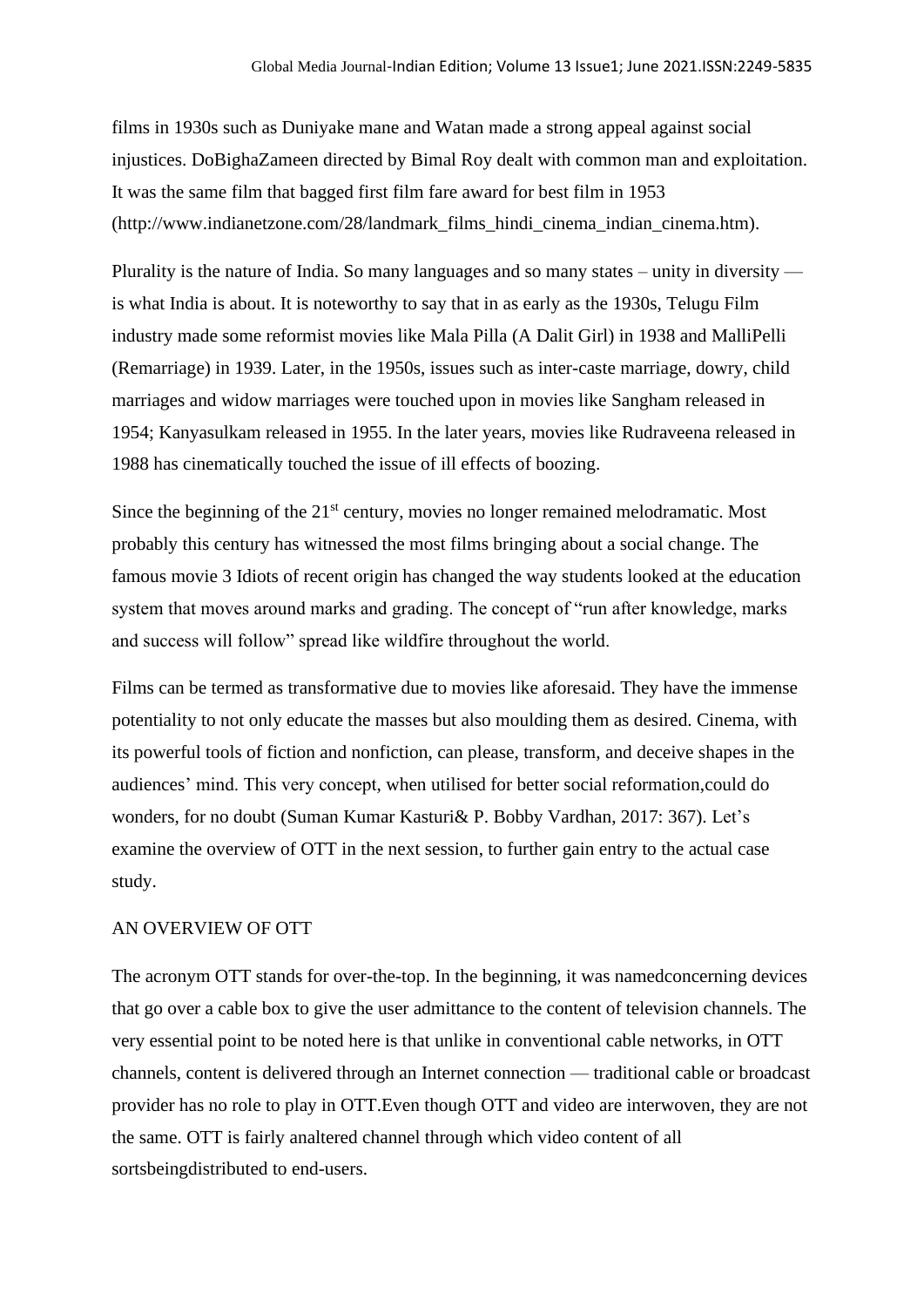Video content can be accessedfrom any device such as computers, smart mobile devices, televisions, OTT devices, and many more. On the other hand, content that comes from an OTT content provider like NetFlix can be viewed on numerous devices that include computers, mobile devices, OTT devices, and more. Here in this context, OTT devices mean any device that is not desktop, laptop, or mobile but is used to devour OTT content. For example,Amazon Firesticks, smart TVs, PlayStation, Apple TVs, Chromecast, Xbox, and other streaming devices.

The term OTT is almost identical with subscription-based video-on-demand (SVoD) services that offer access to film and television content. OTT also includes a wave of skinny television facilities that offer access to live streams of linear domain channels, similar to a conventional satellite or cable TV provider. Nonetheless, rather than streaming over a closed, private network with copyrighted equipment such as set-top boxes, it is streamed over the public **Internet** 

There are various definitions in vogue for OTT as they are defined differently by the numerous associates involved in the delivery, advertising, and measurement streams. As defined by OTT content providers, OTT may include any users accessing OTT content via any device including tablet phones, smart phones and Desktop PCs, etc. However, OTT may also be defined exactingly based on the device used to access the content. An imperative point to note concerning OTT advertising is that although video advertising is most protruding in OTT channels, audio-visual advertising also occurs in OTT channels and devices.

It is to be noted that viewers who watch the video employing an app or website that provides streaming video content perceptibly circumvent traditional distribution of the video. OTT is available to Connected TV (CTV) and Internet Protocol TV (IPTV) users. These are the audience who use TV sets connected to the Internet through Smart TV or other devices with functionality such as a set-top box (STB) devices, Blu-ray players or gaming consoles. Similarly, linear OTT video service users subscribe to a service that brings live TV channel packs over the Internet for a monthly payment.

Additionally, common sub-categories of OTT users include users of advertising-based videoon-demand (AVOD), who get access to free-to-watch content which is then monetised through video advertising. While subscription video-on-demand (SVOD) or Subscription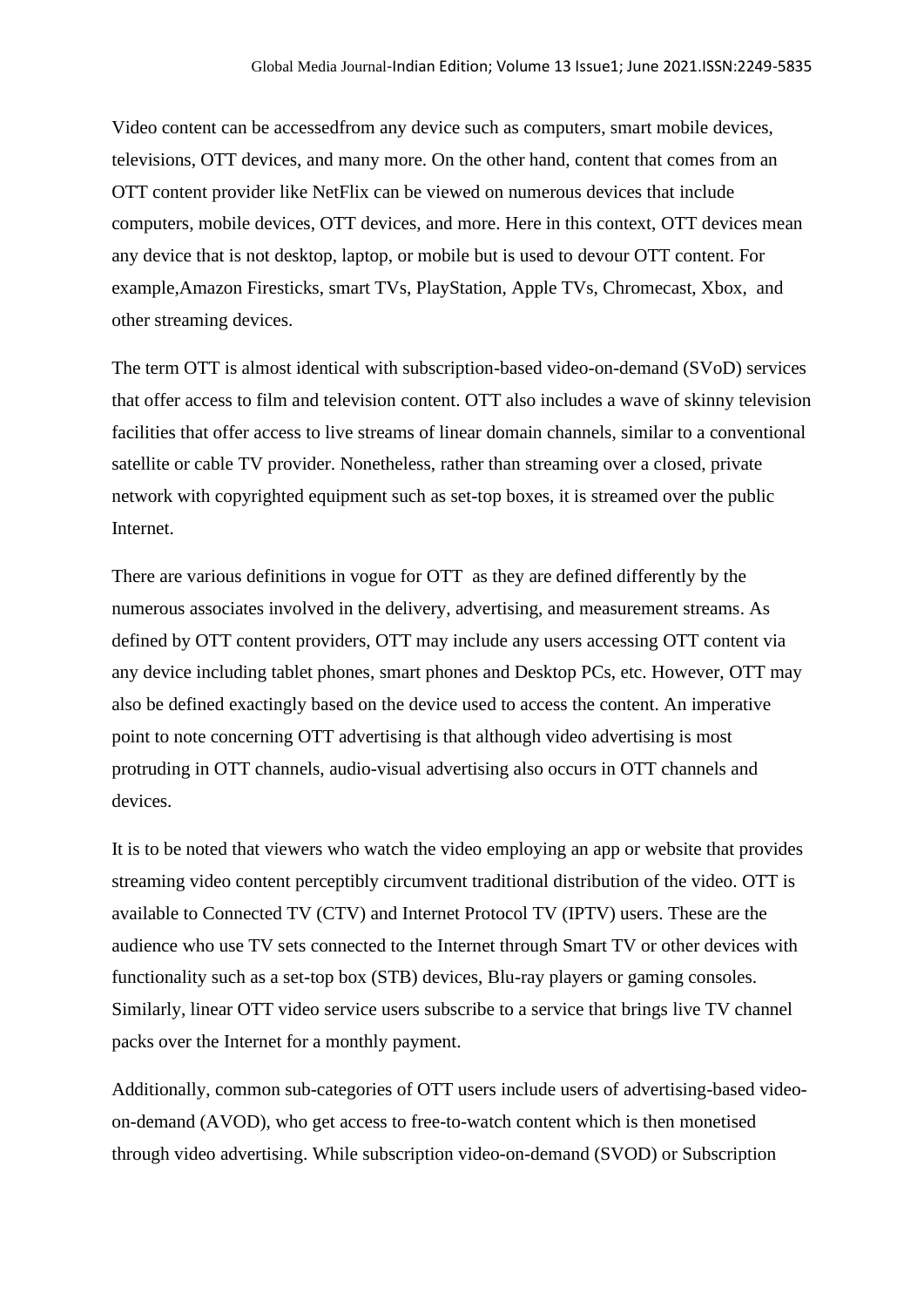OTT users have a paid payment access to streaming video content, transactional-based videoon-demand (TVOD) users have paid access to definite content through a pay-per-view (PPV) purchase model.

In a nutshell, an over-the-top (OTT) media service is streamingaccessible directly to viewers via the Internet, which dodges cable, broadcast, and satellite television platforms. It has also been used to pronounce no-carrier cellphones — all communications are charged as data, circumventing monopolistic competition, or apps for phones that transfer data in this method that includes those that replace other call methods and that update software.

#### TOLLYWOOD FILM INDUSTRY IN THE MIDDLE OF COVID-19: A CASE STUDY

Toexamine if the OTT can offer a solution to the privation being faced by the Tollywood film industry,a case study has been taken into consideration, the details of the same are presented in the succeeding paragraphs. Let us begin the discussion with the background information of the contemporary Tollywood film industry.

#### Background of Contemporary Tollywood Film Industry

The audiences from Andhra Pradesh and Telangana, the two Telugu states, customarily usher summers in a jovial mood in theatres. Nonetheless, the situation created by pandemic Covid-19 has leapfrogged the entire scenario. If the things would have been normal, many Telugu movies such as IndragantiMohanakrishna's action-thriller V, starring Nani, SudheerBabu, AditiRaoHydari and Nivetha Thomas would have been released on the silver screen. Nonetheless, the Covid-19 outbreak and the lockdown has thrown the release dates of many movies that have completed post-production activities including censorship. These movies slipped their customary course of action and haveput a question mark over the films in progress — because — shootings have come to total cessation. A few filmmakers are intending direct OTT releases, while others are willing to wait and watch for a better period and decision from the competent authorities concerning the opening of theatre halls.

Even though writers, directors and a few composers have been best utilising the time employing the alternate means to work to plot stories and compositions for the future projects, the main problem arises with those movies awaiting release. The agreeable solution to the ongoing problem emerges only when the country tides over the prevailing health emergency. Till then, many such questions as "what will happen to films that are pending release? Will theatres reopen at least after some more time? Will the audience come to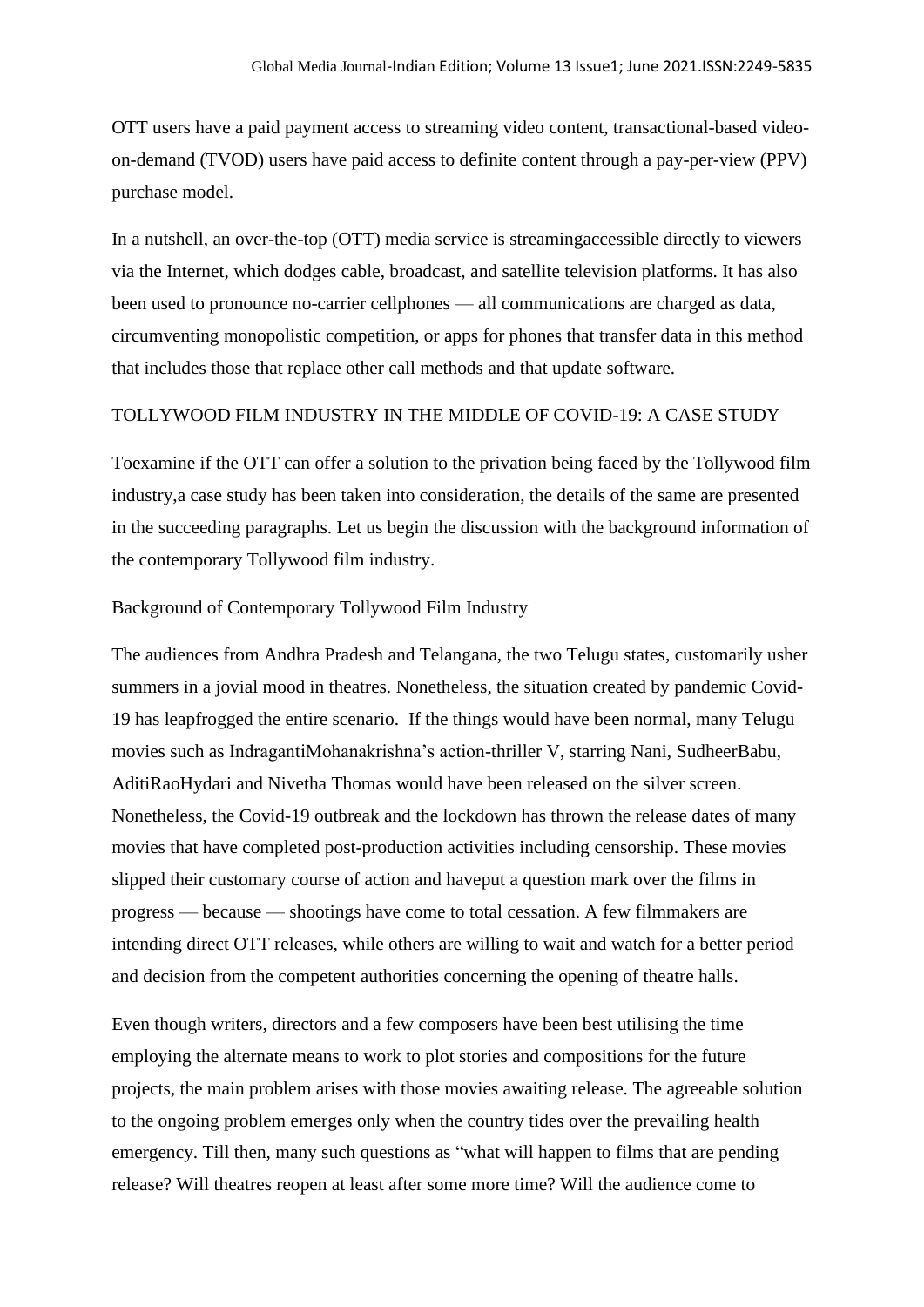theatres to watch movies in a jam-packed hall, albeit sanitisation protocols are scrutinised? What should be the strategies to avoid the spread of the pandemic at studios and film shootings when people return to work?"would remain unrequited.

Propositions of the Study

The following are the propositions made for this study:

Proposition-I: OTT turns out to be a better option where a small production is concerned for there is no worry about theatrical revenue and other logistics.

Proposition-II: Surfacing of new voices is made possible byOTT platforms. However, it might sign the beginning of the end of theatre culture if more films were to look at direct releases on these platforms.

Proposition-III: The major composition of theatre-going people in the two Telugu states are the masses from lower rungs of the society, who are mostly illiterate. They can't watch movies on the OTT for sundry reasons. This, in turn, would increase the digital divide<sup>2</sup>.

#### Methodology

The research has been conducted in two stages:Stage 1- Exploratory Stage; and Stage 2 - Survey Stage.

Stage 1- Exploratory Stage: In this stage, a deep and thorough secondary research has been carried out to get acquaintance on the analysis of the pre and post-Covid-19 pandemic scenario of the Tollywood film industry. Also, it has been an endeavour to comprehend the underlying causes for the same.

Stage 2 - Survey Stage: In this stage, opinions of the people associated with the Tollywood film industry (both directly or indirectly) are considered for the research purpose has been assessed for the value-based information. This stage has been conducted through a survey of the information from the respondents (both —members of the film fraternity as well asthe mass audience of the Telugu movies). The audiences of these media channels have been interviewed in the selected constituencies to get the categorical answers.

<sup>2</sup>Digital divide means any uneven distribution in the access to, use of, or impact of information and communications technologies between any number of distinct groups, which can be defined based on social, geographical, or geopolitical criteria, or otherwise.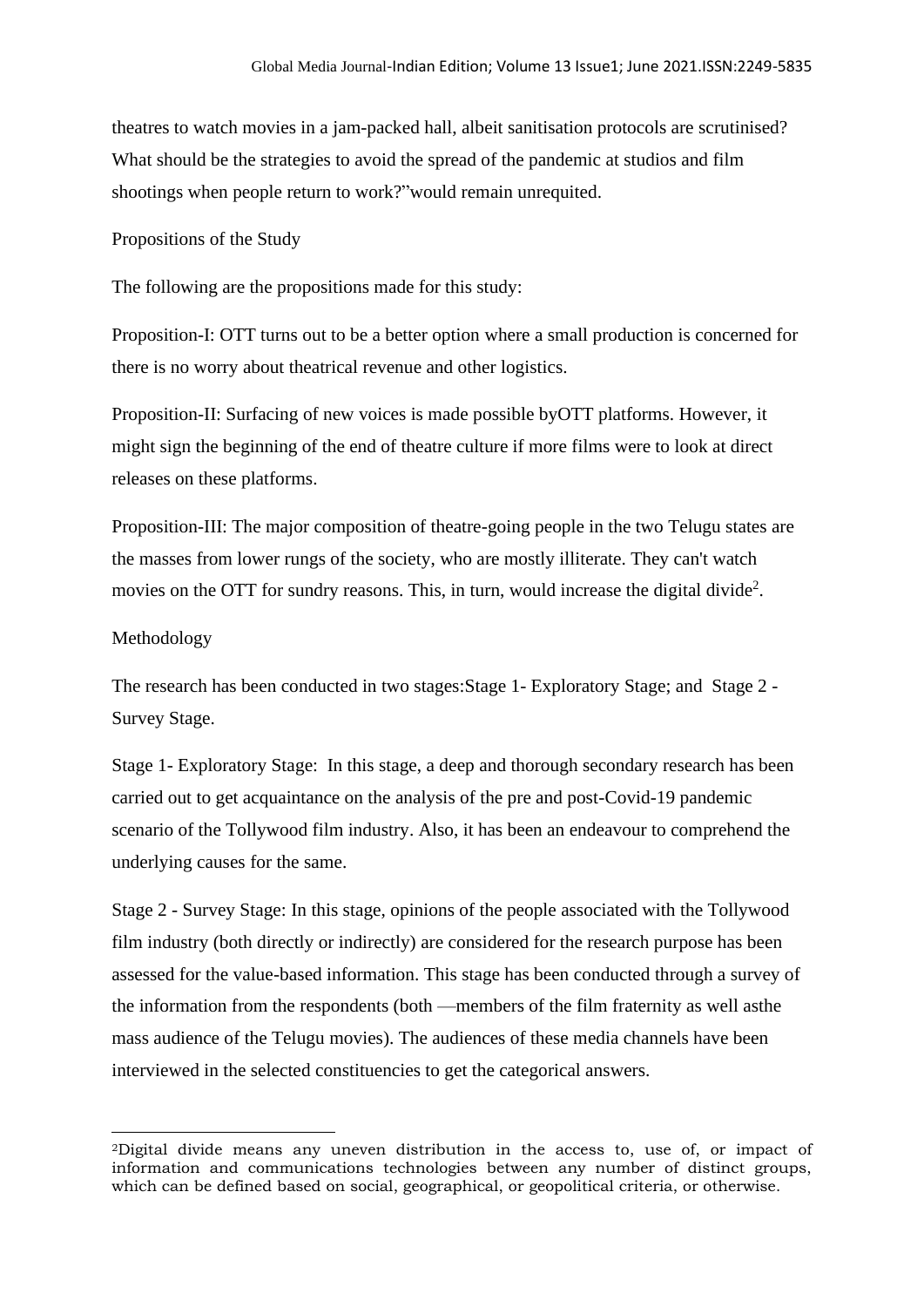## Geographical Coverage and the Sample Size

For this study, a total of 96 people have been considered, representing all three geographic levels — urban, semi-urban and rural. The categorisation of geographic levels has been done using population data. Each of the geographic levels is covered by 32 respondents from both the Telugu states — Andhra Pradesh and Telangana. The respondents have been conveniently selected so that the total composition has an equal representation of the people.

#### KeyResults of the Study

It has been so many days since the activities in the Telugu cinema industry have been put on hold due to the spread of Covid-19 pandemic. The Tollywood film industry is being hit hard with no releases in prospect and the shootings and other events suspended due to the scare. The unforeseen halt is more nerve-wracking because it comes at a time when a regular stream of films is set for release during the lucrative summer holiday season.

The livelihood of several employees, who work for daily wages and paycheck to paycheck, has been worse affected. The pandemic is also beginning to pack a devastating punch to several producers. They aredeeply upsetover their financial situation if the Covid-19 outbreak extends towards a few more months.

According to some of the Telugu film trade analysts,the present shut down would mean a loss of around ₹8cr per day. According to Tollywood eminence, this is a first-of-its-kind situation where the government has ordered to close the theatres due to a pandemic. It is hard to predict the magnitude of the loss, but it is something that cannot be taken lightly.

#### Opinions of Eminent Tollywood Personalities

There are diverse opinions among the distinguished personalities from Tollywood on using OTT as the alternative means to theatre exhibitions. For example, Tollywood sensational director Ram GopalVarma (RGV) made comments on OTT platforms and explicated differences between silver screens and OTT. In a recent interview given to a Telugu news channel, he said that there is no much difference between silver screens and OTT; and according to him, there is no metamorphosis of screen ration between them. While viewing that OTT has an added advantage, he opined that the viewer can handle his sound system according to his interest if he watches the movie in OTT platform. According to him, OTT is disseminating slowly from the past four years and it came into the light once again due to the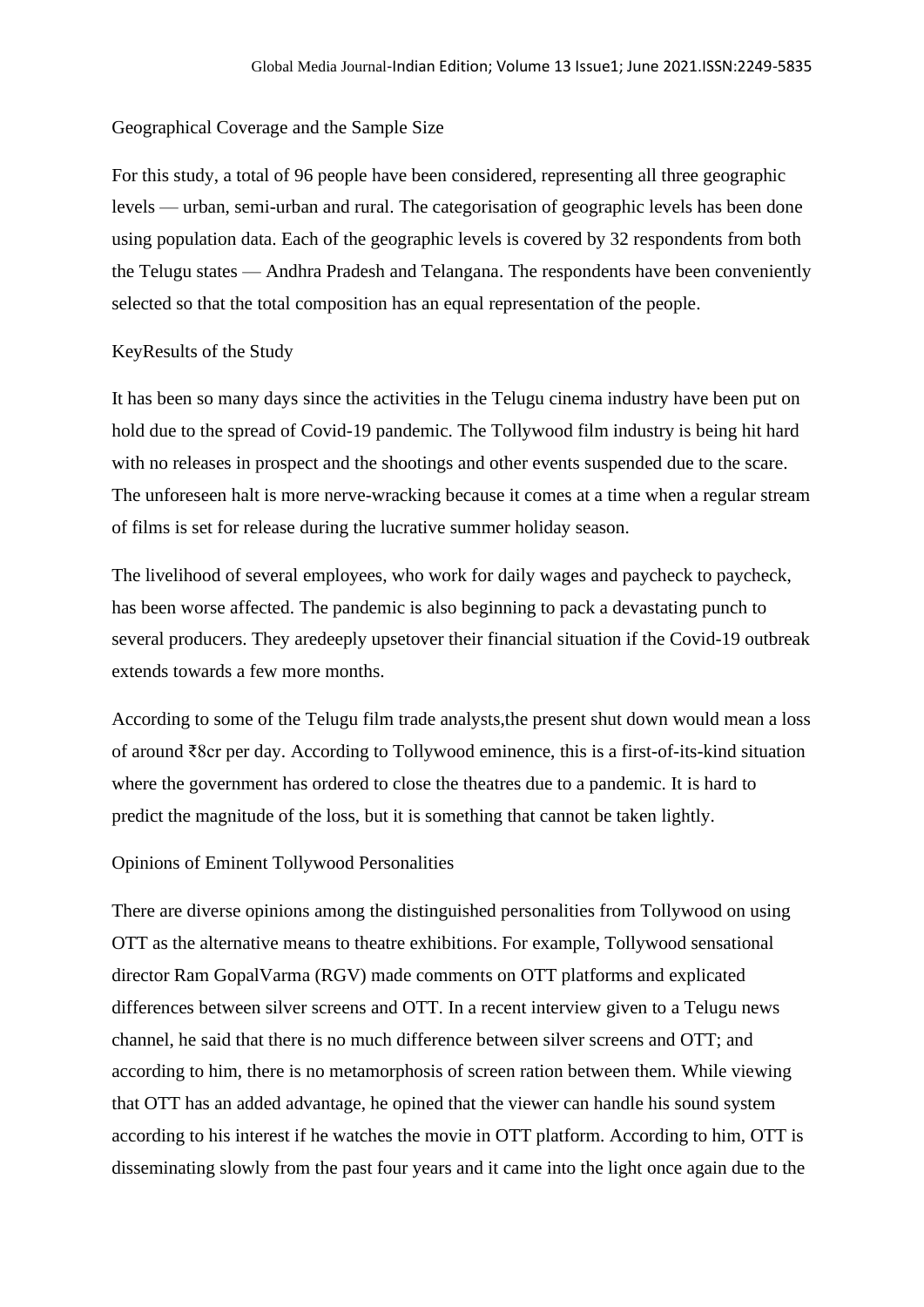Covid-19. Further, he stated that technology is changing in the film industry so need to adopt OTT in the crisis period.

By the same token, TharunBhascker, another famous Telugu Film director,agrees that in the post-Covid-19 phase, people are getting too contented with viewing content at home, or realising the importance of social interaction and stepping out with retribution. Tharun feels the lockdown might also help create a bank of good scripts for Telugu cinemaas OTT platforms grew from strength to strength.

On the other hand, SupriyaYarlagadda of Annapurna Studios opines about this new normal — OTT. According to her, the film industry cannot thrive solely on OTT releases and those projects that promise a grand theatrical experience are likely to hold on till things get better. Correspondingly, Director IndragantiMohanakrishnaconcedes that OTT platforms have helped new voices surface, but feels it might sign the beginning of the end of theatre culture if more films were to look at direct releases on these platforms. He points out that films don't get complete attention while viewed at home. According to him, it turns boring to watch film after film on television or laptop.

Statistical Findings through Primary Data Analysis

This study and its embedded data analysis found that the impact of pandemic Covid-19has a terrible upshot on the masses of all three geographic levels as well as onparticipants — both male and female. The results of this study are appended below:

• Table 1 gives the clear picture of the opinion of all the 96 respondents on the statement that OTT turns out to be a better option where a small production is concerned for there is no worry about theatrical revenue and other logistics.

| Geographic Level | Men<br>(Levels of Acceptance) |          |      | Female                 |          |      |
|------------------|-------------------------------|----------|------|------------------------|----------|------|
|                  |                               |          |      | (Levels of Acceptance) |          |      |
|                  | High                          | Moderate | Low  | High                   | Moderate | Low  |
|                  | In percentage                 |          |      | In percentage          |          |      |
| Urban            | 88.22                         | 5.88     | 5.88 | 93.33                  | 6.67     | 0.00 |
| Semi-Urban       | 77.78                         | 17.68    | 5.56 | 85.71                  | 7.14     | 7.14 |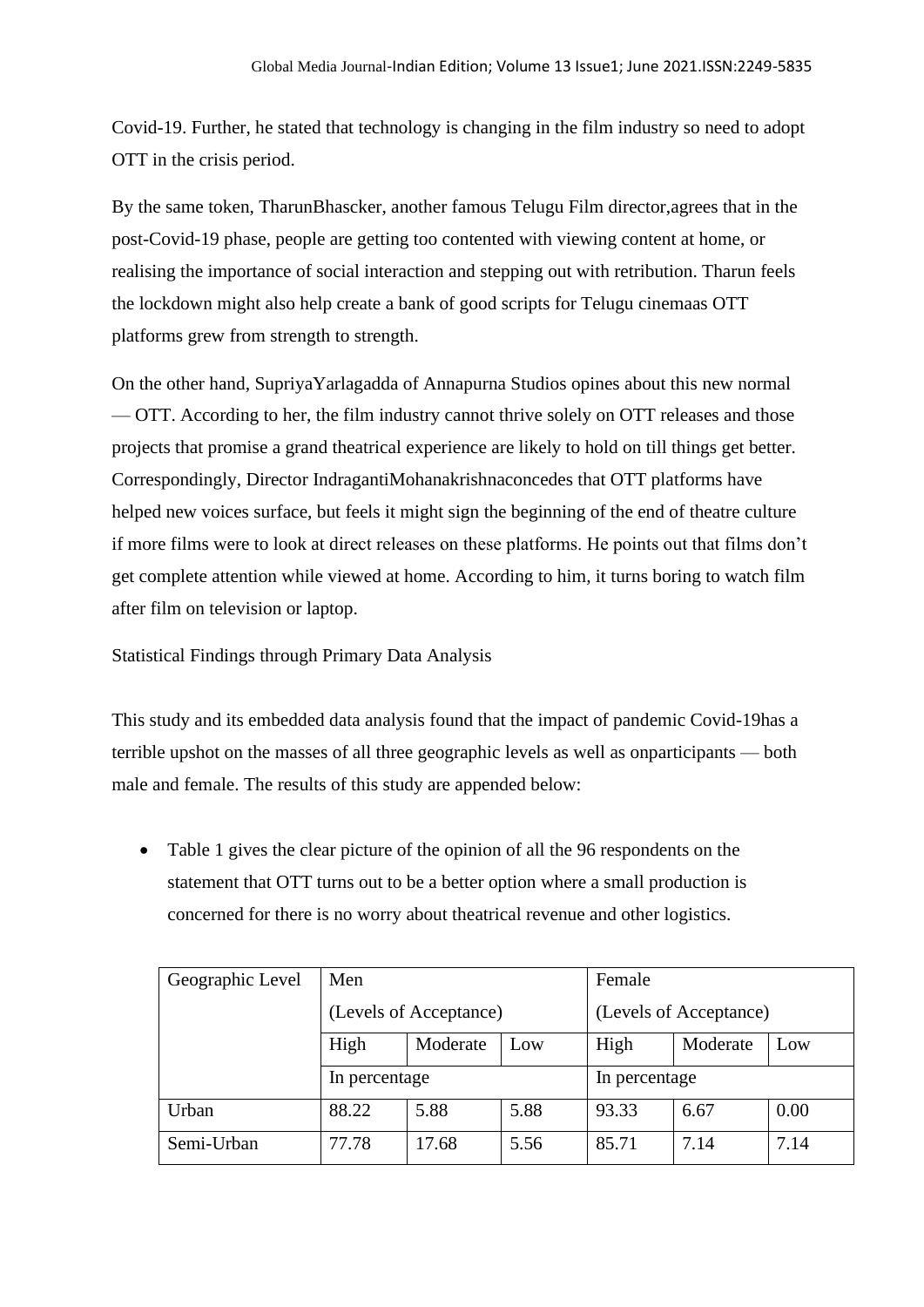| Rural | $\sqrt{2}$<br>$\sqrt{2}$<br>ن ، ، پ | 1 C<br>ω<br>10.10 | ΩQ<br>u<br>ノ・リノ | 70.00 | 20.00 | 10.00 |
|-------|-------------------------------------|-------------------|-----------------|-------|-------|-------|
|-------|-------------------------------------|-------------------|-----------------|-------|-------|-------|

Table 1: Opinion of the Respondents on the Statement that OTT Turns Out to be a Better Option Where a Small Production is Concerned.

• Table 2 gives a clear picture of the opinion of all the 96 respondents about the statement that surfacing of new voices is made possible byOTT platforms. However, it might sign the beginning of the end of theatre culture if more films were to look at direct releases on these platforms.

| Geographic Level | Men<br>(Levels of Acceptance) |          |       | Female                 |          |       |  |
|------------------|-------------------------------|----------|-------|------------------------|----------|-------|--|
|                  |                               |          |       | (Levels of Acceptance) |          |       |  |
|                  | High                          | Moderate | Low   | High                   | Moderate | Low   |  |
|                  | In percentage                 |          |       | In percentage          |          |       |  |
| Urban            | 76.47                         | 17.65    | 5.88  | 80.00                  | 13.33    | 6.67  |  |
| Semi-Urban       | 66.67                         | 22.22    | 11.11 | 85.71                  | 14.29    | 0.00  |  |
| Rural            | 81.82                         | 9.09     | 9.09  | 60.00                  | 20.00    | 20.00 |  |

Table 2: Opinion of the Respondents on the statement that Surfacing of New Voices is Made Possible by OTT Platforms.

• Noticeably examining the above data, it is evident that with an average high level of acceptance of 88.22%, men from all three geographic levels in both Andhra Pradesh and Telanganastates feel that OTT turns out to be a better option where a small production is concerned for there is no worry about theatrical revenue and other logistics.Through the collected data, it is also evident that women from all three geographic levels in the two states accept the captioned fact with ahigh approval rate of 93.33%. Fig1 gives the graphical representation of the high approval levels of the mentioned statement.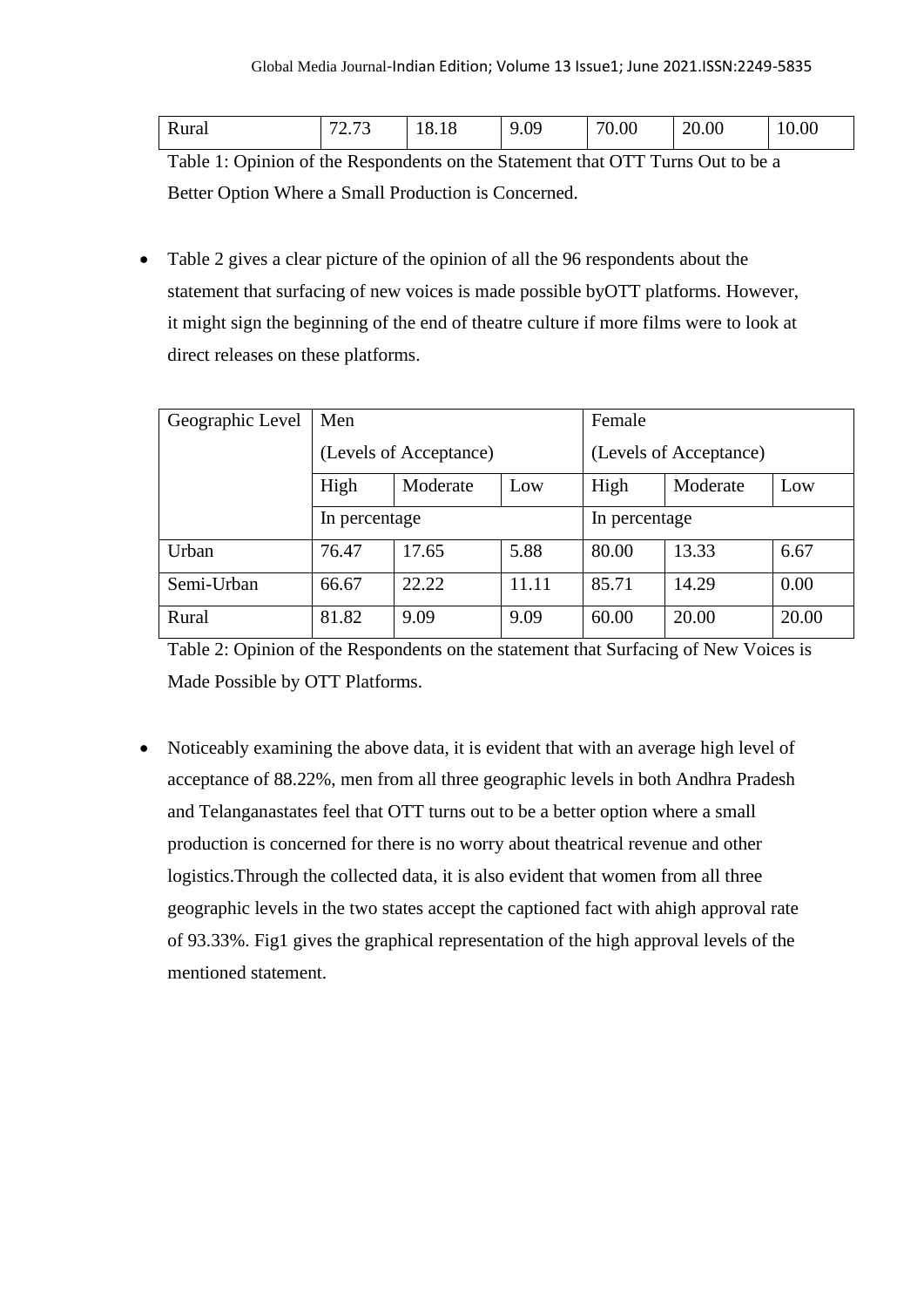

Fig.1 High Approval Levels of on the Statement that OTT Turns Out to be a Better Option Where a Small Production is Concerned.

• In a similar vein, insofar asthe statement that surfacing of new voices is made possible byOTT platforms butit might sign the beginning of the end of theatre culture if more films were to look at direct releases on these platformsis concerned, 76.47% males, representing all three geographic areas, opined that the statement holds good. From the other end, 80.00% ofwomen from all three geographic areas discoursed that the statement is valid. A detailed pictorial representation of the high approval levels about the statement that surfacing of new voices is made possible byOTT platforms. However, it might sign the beginning of the end of theatre culture if more films were to look at direct releases on these platformsis given in Fig 2.



Fig.2 High Approval Levels of the Statement that Surfacing of New Voices is Made Possible by OTT Platforms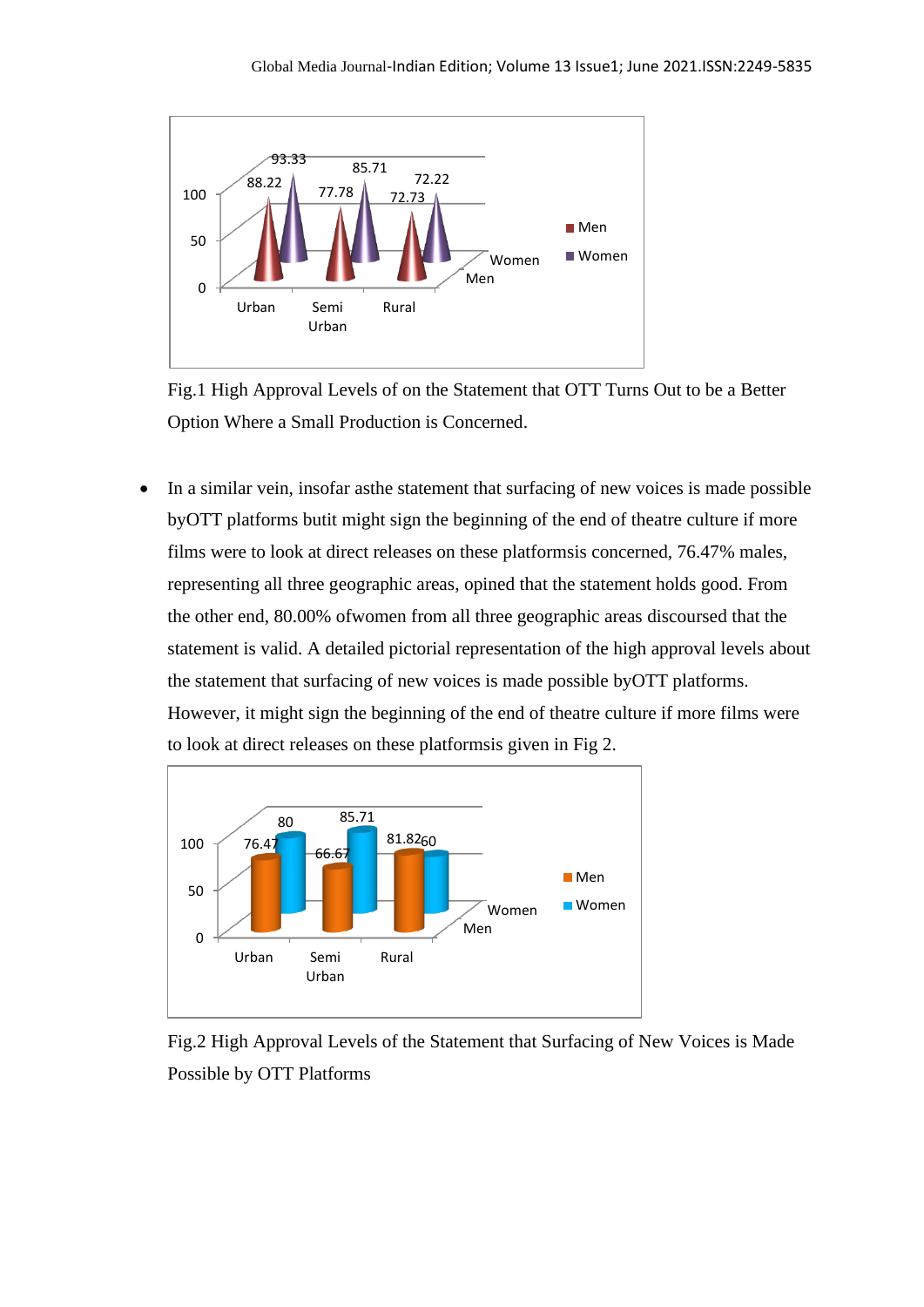- Answering a question about the major components of the film going peoplein the two Telugu states, almost everyone was putative that the masses from lower rungs of the society take the lion share. They even admitted that they are mostly illiterate.
- In continuation with the above, when asked if they believe that majority of the usual theatre-going people can't watch movies on the OTT for sundry reasons, almost everyone admitted it as a valid statement taking into account of the socio-economic stature of the majority of the film-goers.
- Almost 50% of people among the respondents were not aware of the concept of the digital divide. However, when explained about the same, almost every person admitted that OTT may be one of the reasons that might increase the digital divide levels among the masses.
- Similarly, 82.3% of participants felt that watching movies on OTT channels would not give the feeling of watching a movie in the theatre hall.
- Almost all respondent employees of film industry felt that OTT platforms cannot generate the revenues as that of theatre shows — because — they strongly believe that OTT is not everyone's medium.
- Astoundingly, 69.4% of respondents said that at times they feel that watching movies over the OTT platforms is so sickening that they would switchover to another channel or completely shutdown their systems.
- To the extent thatchoosing OTT during the pandemic Covid-19 period is taken into account, 61.46% people said that they have opted for OTT channels to kill the boredom during the first and second phases of lockdown. However, they said that slowly they have confined to television channels in the later period.

Findings through Secondary Data Analysis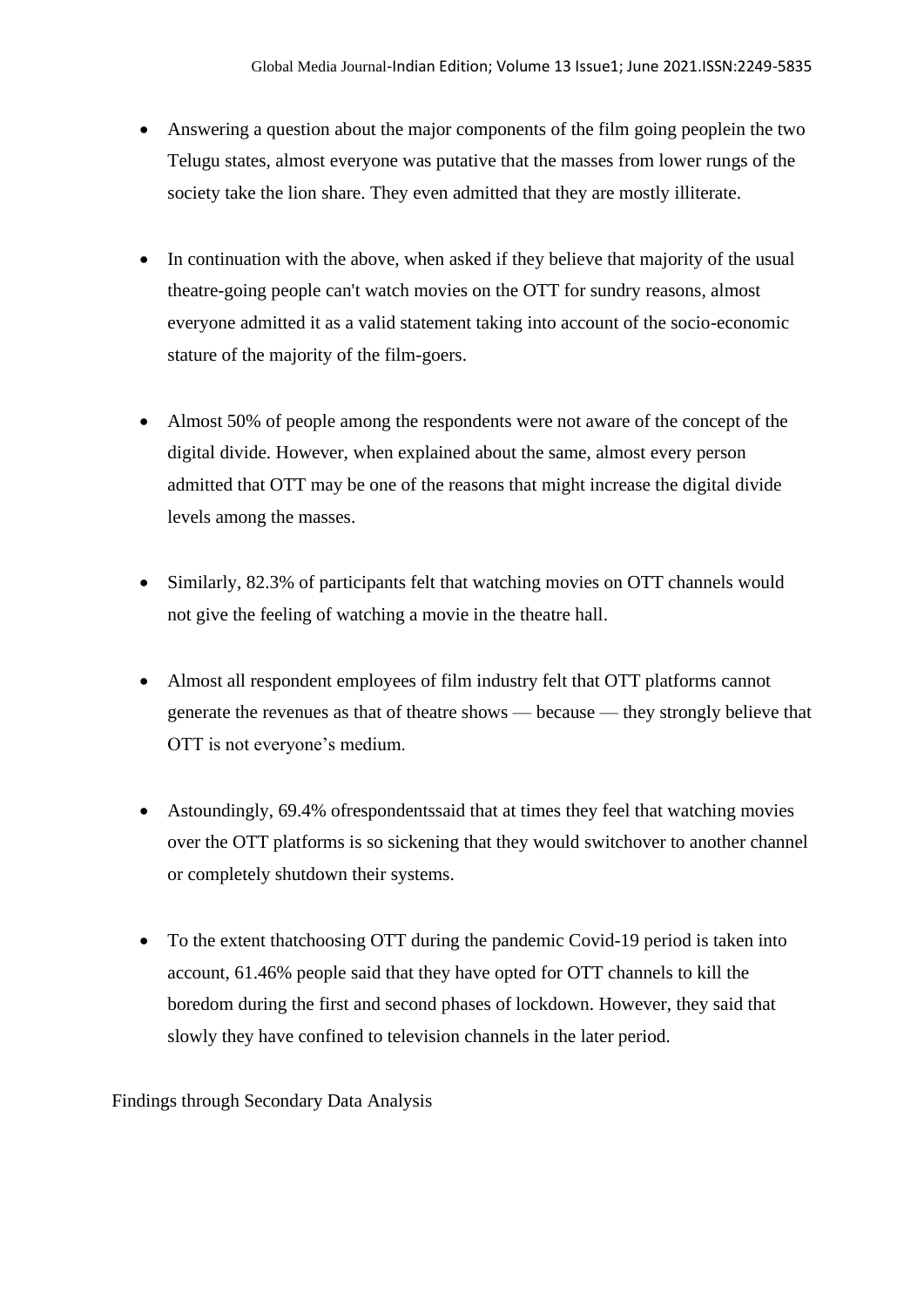- It is found that even though many Telugu films have finished their post-production work and obtained a censor certificate for public exhibition, the filmmakers have not preferred OTT as a suitable means for the exhibition.
- The difference of opinions exists among the film fraternity about the merits of OTT during the calamity like pandemic Covid-19. A majority of filmmakers opine that OTT is not the suitable medium as the composition of viewers is barely 15% of the actual.
- As far as low budgeted movies are concerned, the producers of such films believe that taking into consideration the interest being paid to the financers, it would be better to release their movies on OTT — because —no one knows how long this crisis would last.
- The entire film fraternity thinks that revenue generation cannot be possible over OTT as in the case of public show of films via theatre and multiplexes.

# **CONCLUSION**

The Tollywood film industry has been one of the biggest film industries in the world. At an average, more than 200 films are produced in the Telugu language. Like many other industries have seen a downfall due to the health emergency imposed by the pandemic Covid-19, the Tollywood film industry has also experienced a catastrophic failure. Nonetheless, some of the filmmakers believe that OTT can be better utilised to exhibit the movies. Contrarily, a majority of the filmmakers oppose such an opinion.The case study undertaken herewith empirically establishes the three propositions considered for the study. Thus it is concluded as follows:

 $\overline{\phantom{a}}$  OTT turns out to be a better option where a small production is concerned for there is no worry about theatrical revenue and other logistics. However, concerning the bigbudget movies, this option becomes void.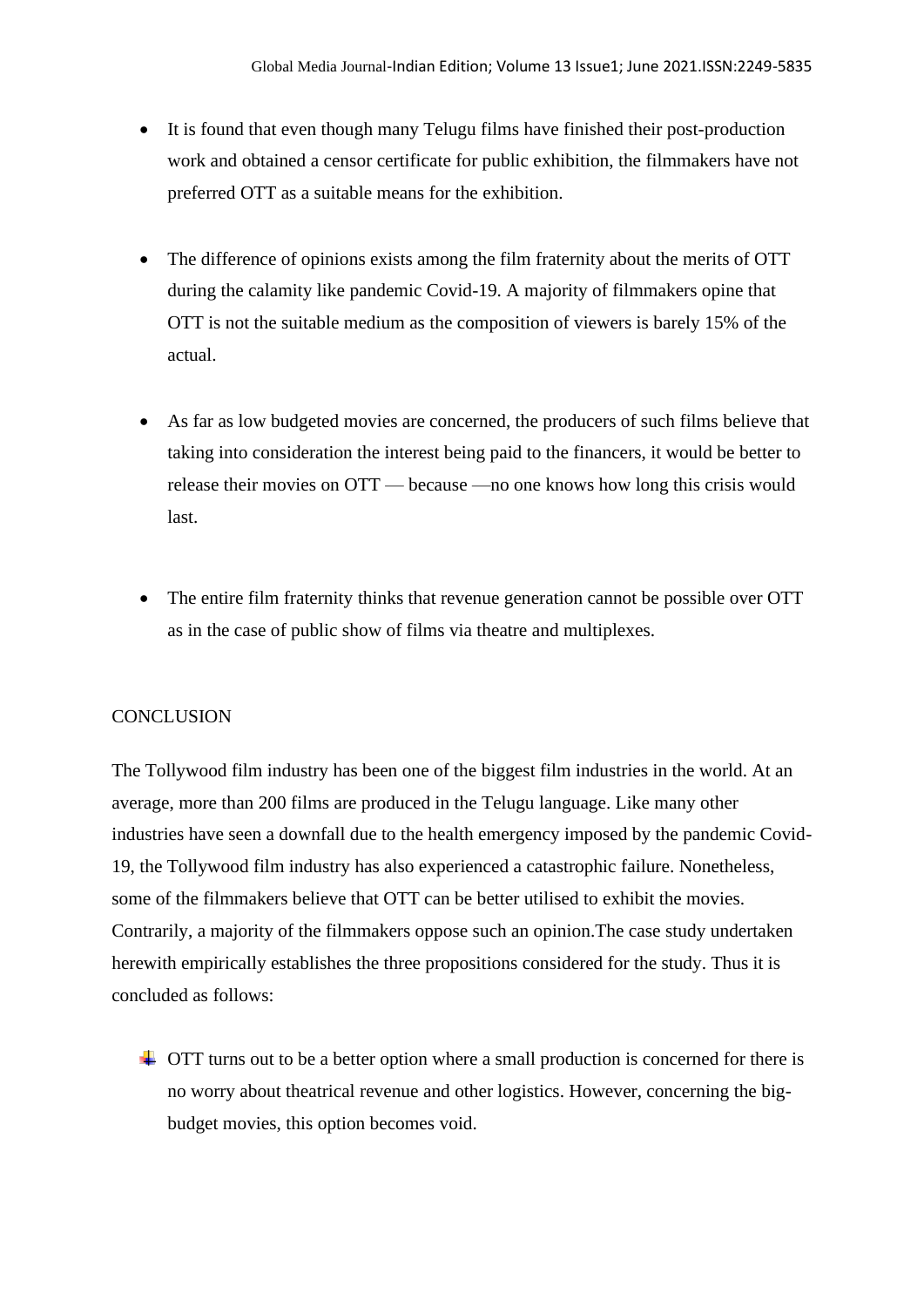- $\overline{\text{F}}$  The surfacing of new voices is made possible by OTT platforms. However, it might sign the beginning of the end of theatre culture if more films were to look at direct releases on these platforms.
- $\downarrow$  The major composition of theatre-going people in the two Telugu states is the masses from lower rungs of the society, who are mostly illiterate. They can't watch movies on the OTT for sundry reasons. This, in turn, would increase the digital divide.

It is observed by the author that Tollywood cinema can never cease, it has gone deep into the psyche of the masses. It may undergo several reverses in fortune. With other mediums opening up and due to the prevailing situation created by the pandemic Covid-19, there will be a smaller market for films over OTT. Living as we are in a global village today, we are becoming a more discerning audience. Only the best will survive whether on OTT or in theatres. Once the calamity comes to an end, the Tollywood film industry may again gain its past glory!

#### REFERENCES

[1] Curran, James. (2014). Media and Society. New York: Bloomsburg Publishing Plc.

[2] Harper, Graeme. (2009). Sound and Music in Film and Visual Media. New York: Bloomsburg Publishing Plc.

[3] Indianetzone (2002). Landmark Films in Hindi Cinema, Indian Cinema RetrievedJuly 02 2020, from

http://www.indianetzone.com/28/landmark\_films\_hindi\_cinema\_indian\_cinema.htm

[4] Jerslev, Anne. (2002). Realism and Reality in Film and Media.Gylling: Narayana Press.

[5] Kasturi, Suman Kumar &Vardhan, Bobby. P. ( 2017). Broadcast Journalism. New Delhi: Dominant Publisher and Distributors.

[6] The Guardian (2008). Bad Press: A New Play Gives Journalists a Voice. Retrieved July 08 2020, from http://www.theguardian.com/stage/2012/oct/11/bad-press-play-givesjournalists-voice